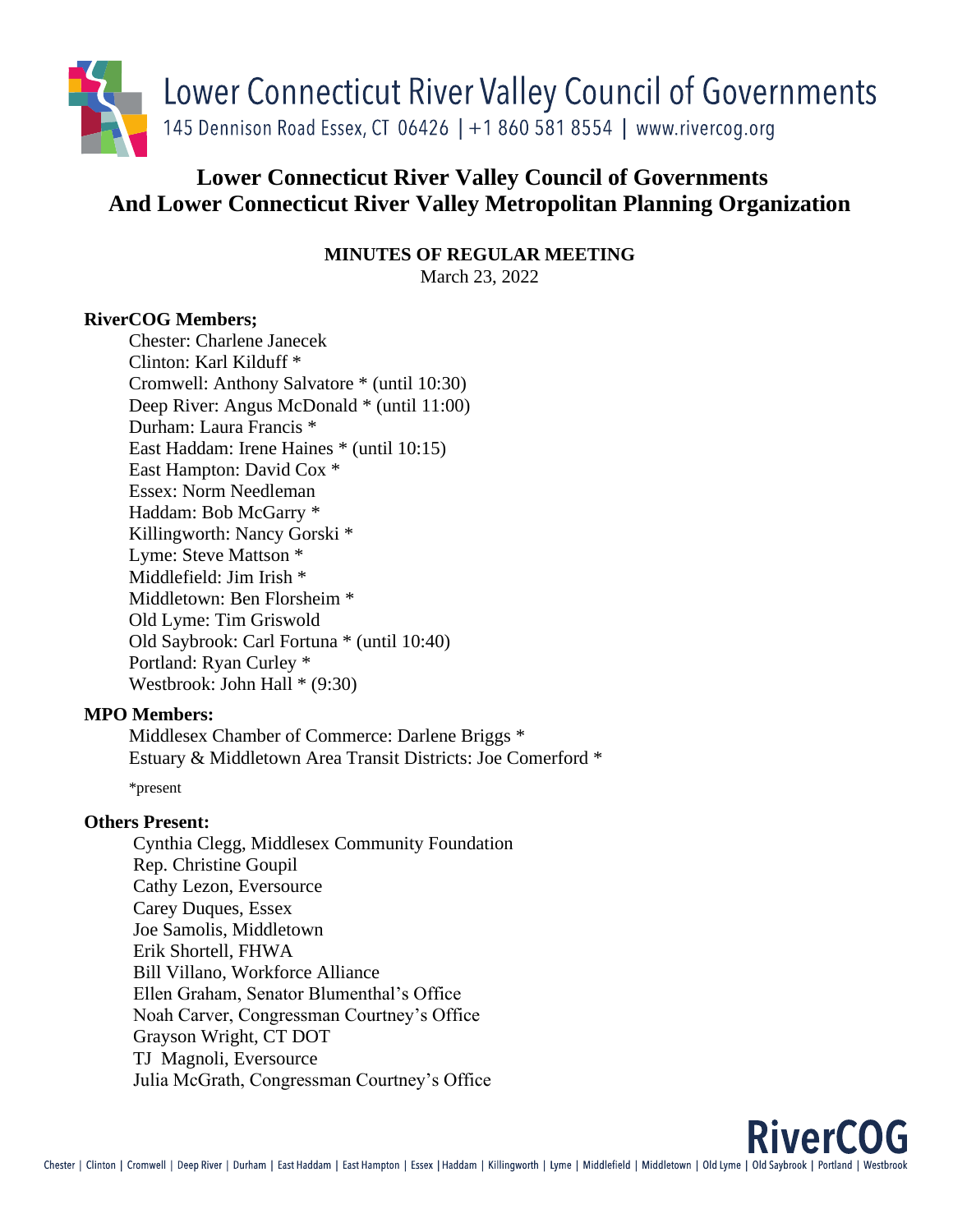#### **Staff Present:**

Sam Gold Eliza LoPresti Robert Haramut Kevin Armstrong Janice Ehle/Meyer Margot Burns Paula Fernald Megan Jouflas Torrance Downes Ben Lovejoy

#### 1. **Call to Order, Roll Call, Introductions**

Chairman Salvatore called the meeting to order at 9:02 A.M. The meeting was held via Zoom teleconference.

#### 2. **Public Speaking**

Ellen Graham of Sen. Blumenthal's office stated that the budget passed on March 15 and soon earmarks for fiscal year 2023 will be opening up.

Rep. Goupil stated that they were heading in for emergency session today regarding temporary suspension of the gas tax, adding a sales tax free week, free public bus service and budget allocations. Chairman Salvatore asked if the petroleum industry will be raising prices to "make up" for the gas tax. Rep. Goupil stated that there will be language in the legislation to address that and that they are relying on the town officials to alert them of price gouging.

## 3. **Presentation – Workforce Alliance, Bill Villano**

Mr. Villano gave an update on the state of the regional workforce, the effects of the pandemic on employment and changes in job growth. There was discussion on the lack of candidates for public sector jobs.

## 4. **LCRVMPO Business**

- **a. Approval of Minutes of February 23, 2022 LCRVCOG & LCRVMPO Meeting** *Mr. Cox moved to approve the minutes of the February 23, 2022 meeting; second by Mr. McDonald. Vote was unanimous in favor.*
- **b. TIP Amendment #14 – District 1, 0171-0459, STPA, X7, Replace traffic signal controllers at various locations, ROW \$150,000 2022, move from FYI, FD \$554,000 2022, move from FYI, CON \$6,408,000 2023, New project/currently state funded**

*Mr. Fortuna moved to approve TIP Amendment 14, seconded by Mr. Cox. Vote was unanimously passed.*

## **c. LOTCIP Update – Cost Increase Policy**

Mr. Gold discussed the fact that LOTCIP project costs have been increasing when they have been under budget in the recent past. This is due to inflation, materials costs, etc. The COG's practice has been that if there is an increase of 20% or more, the project and increase are brought before the COG

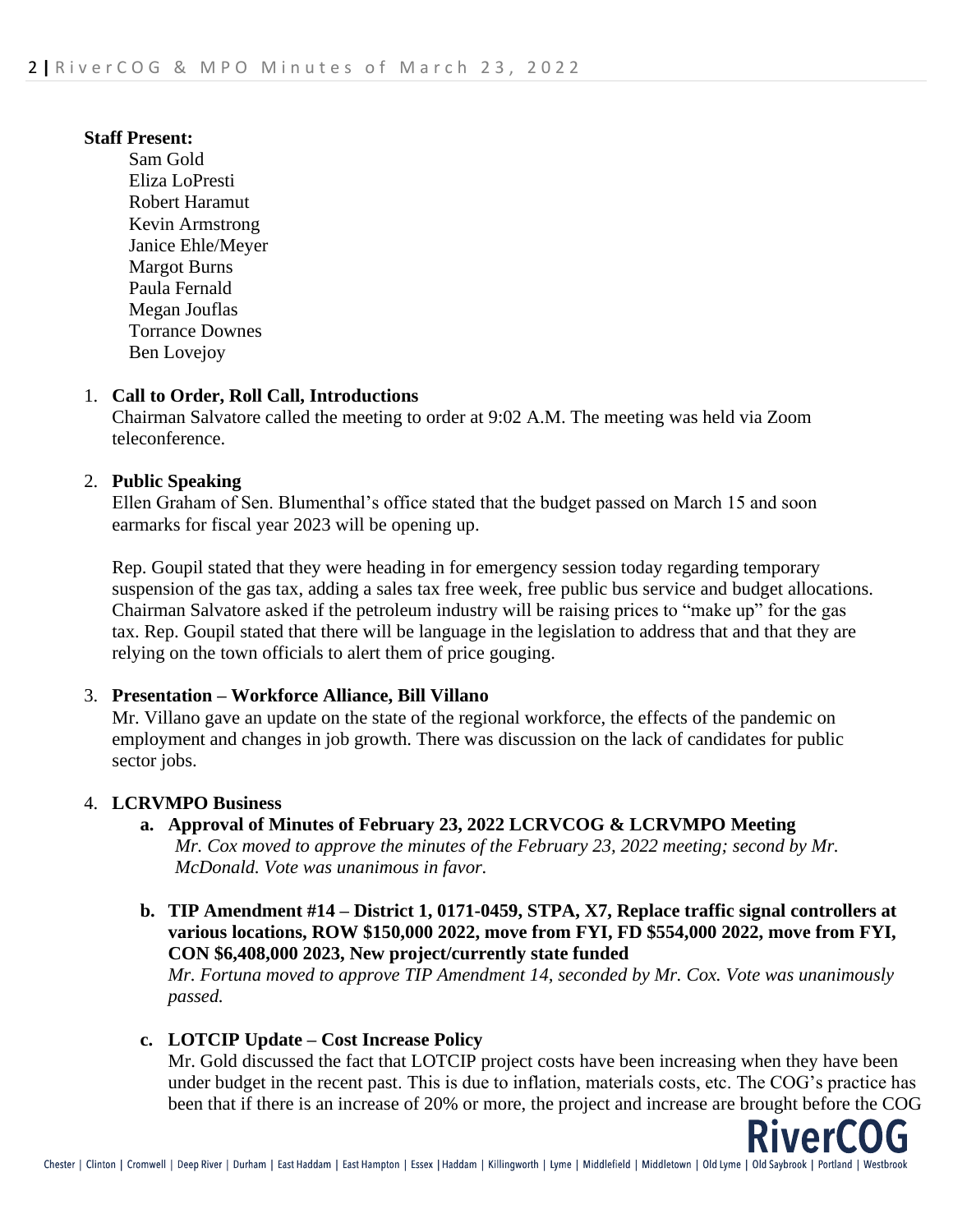for recertification. Changes to the project due to engineering finds or unforeseen costs are included; changes to the project at the request of the municipality should not be. The last LOTCIP solicitation was three years ago. Mr. Haramut discussed the life cycle of a LOTCIP project from the concept plan to the CT DOT cost analysis, final review, then the last CT DOT review, which is where rising costs often come in. Mr. Gold recommended that for now the COG stay with their plan of reviewing increases of 20% or more.

#### **d. Other Transportation Updates (Bike/Ped Plan, ALT Corridor Study, etc.)**

Mr. Haramut reported that the bike/ped plan will be presented at next month's meeting. The RPC members are submitting comments on the first draft now.

The Air Line Trail corridor study will be funded at 80% with a 10% and 10% match. The local match will need to be figured out. Mr. Gold thanked Mr. Hall of the Jonah Center for all his work on this project so far.

#### **e. Update from Transit Districts**

Mr. Gold reported that he and Mr. Comerford have created a job description for a shared planner to work initially mostly for the transit district, but also to work on projects for RiverCOG. He also reported that we can expect a 38% increase in the transportation planning grant, which will eventually bridge the gap in the funding of the position once projects for the transit district have been fulfilled and that person works full-time for the COG.

Mr. Comerford reported that the first electric buses will be delivered in 2024. The state is still working on property acquisition of the shoreline facility; they have identified a site and are in talks with the property owner. The terminal in Middletown needs renovation but it is too small for the buses, a plan is being worked on for this. A contract for a study on electrification in the state is being finalized, the Middletown facility is a state priority.

The park connect project will be starting again this summer, in a scaled down fashion on weekends and holidays. They are negotiating with firms to do fare, marketing, and HR studies.

#### 5. **LCRVCOG Business**

## **a. COG Staffing**

**i. New Regional Planner positions for Emergency Management and Transit Planning**: The shared planner with the transit district was discussed above. The new Regional Planner will focus on emergency management. We have the funding for this position. This has already been discussed and endorsed by the Executive Committee**.**

*Mr. Fortuna moved that the board endorse the recommendation to fill both positions. Second by Mr. McDonald. Vote was unanimous in favor.* 

**RiverCO** 

**b. Approval of resolution regarding the adoption of adding a ROTH option to the 457 investment plan (motion)**

*Mr. Fortuna moved approve the resolution regarding the adoption of adding a Roth option to the 457 investment plan. Second by Mr. Cox. Vote was unanimous in favor.*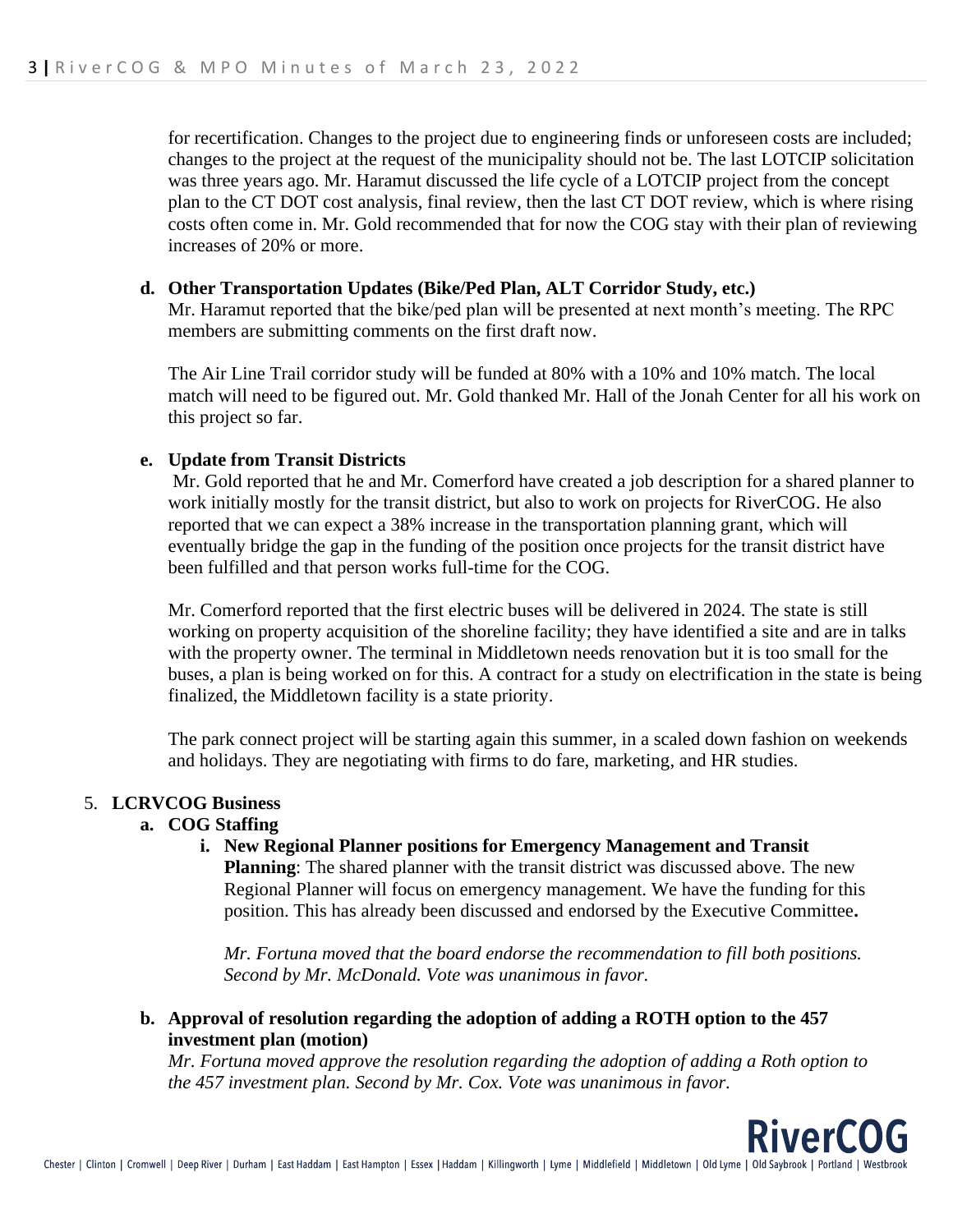## c. **Approval of resolution regarding the adoption of the required restatement of the 401a investment plan (motion)**

*Mr. Cox moved approve the resolution regarding the adoption of the required restatement of the 401a investment plan. Second by Mr. McDonald. Vote was unanimous in favor.*

#### **d. HHW Update**

Ms. Ehle/Meyer reported that the schedule is set for the upcoming year. Volunteers are needed at all collections now that they are all satellite. She is getting quotes for the phase 1 study at the Essex facility. The interlocal agreement has expired. There was discussion on an agreement between the COG and the municipalities, rather than an interlocal agreement moving forward, for the service, for the length of our agreement with our vendor.

In waste legislation there are EPR for tires, gas cylinders and packaging, and developing a working group for legislators. Some towns need to register their debris management sites with DEEP to obtain help if there is a storm. Transfer station permits will expire in the fall, DEEP is working on renewals. The money that towns will receive from recycling mini liquor bottles will be coming at the end of April. There is a solid waste operator training on March 25<sup>th</sup> on the DEEP site if any towns need it.

Ms. Ehle/Meyer mentioned two new companies opening up – Bright Feeds in Berlin will be converting unused food waste to animal food and Blue Sky in Old Saybrook will be making biochar using organic materials (wood chips, leaves and hopefully food waste).

MIRA prices were discussed. East Hampton has selected another option other than MIRA, they have not yet decided where. Towns have to decide to use MIRA or not by April 8. Mr. Fortuna verified that Essex transfer station will be sending waste to Preston. There is confidence that the Essex area is in the best shape in terms of certainty of getting rid of garbage. Mr. Fortuna discussed MIRA's contract with Covanta and CWPM and that those two companies are safe options if we were to ever need to move forward without MIRA. Ms. Francis noted that towns will need to make a decision by 2023. She also noted that going to Essex was an option, when the deadline expires for opting out of the opt out.

Mr. Fortuna discussed a bit more about Blue Sky and biochar, which will make compost that can be sold and graphene.

Ms. Ehle/Meyer reminded everyone that the COG has recycling bins that can be borrowed for events.

She and Ms. Francis are working on a SSM grant for unit-based pricing. There is hope to do a composting pilot project in Durham and Middlefield. Ms. Francis expressed the desire to create a transfer station model that can be replicated. She asked that other towns with interest get in touch with Ms. Ehle/Meyer. Cromwell and Deep River asked to be included.

#### e. **Regional Agricultural Council Updates**

Ms. Ehle/Meyer updated the group on the no-till grant. The farmers involved do not want to store the equipment at town facilities because they use them during off hours. They are

verl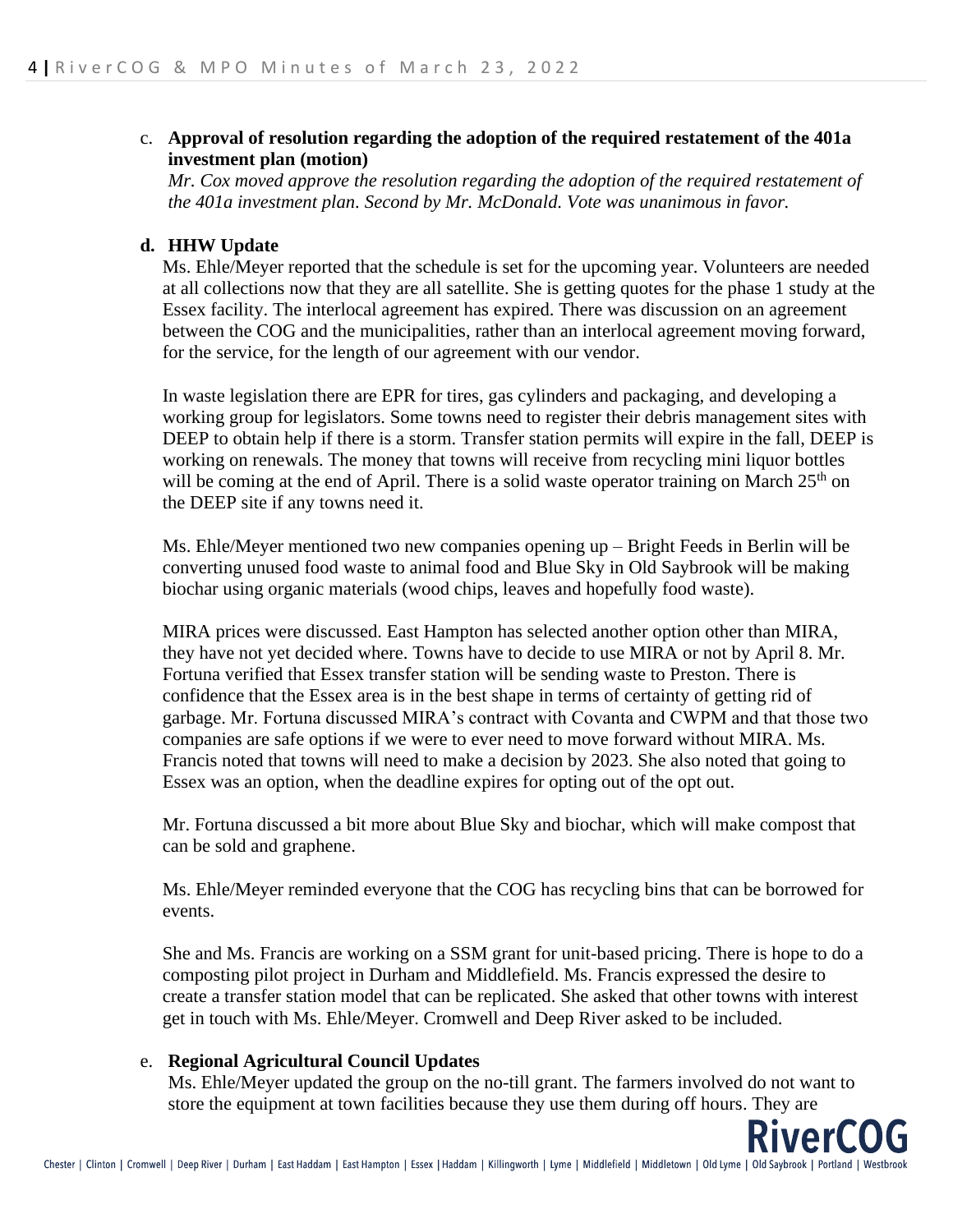recommending that the equipment be stored at volunteer farms that will be vetted and include insurance riders. RiverCOG will have damage, loss, and liability insurance for the program. The items will be stored indoors in the winter, covered. Photos will be taken of the equipment before and after each farmer uses it so any damage will be on record. Equipment will be trailered for transport and RiverCOG will not be purchasing the trailer. From field to field or locally the equipment can be tractor-pulled. Mr. Hall stated that he feels comfortable with all this and with the program moving forward.

*Mr. Hall moved to endorse the procedures for the no-till agriculture equipment program as outlined above; seconded by Mr. Cox. Vote was unanimous in favor.* 

The next piece of equipment to purchase is a transplanter. The best quote is from Mechanical Transplanters in Michigan, model #1,000, 3 point hitch, 8' x 5', 1,000 lbs., 40 HP, with stand legs. Delivery will occur in 4-5 weeks. The cost is \$6,766 plus \$475 in freight for a total of \$7,241. After purchase that will leave about \$11,000 in the grant for the next two years to work with. The equipment will be purchased in accordance with COG purchasing policy.

*Ms. Francis moved to endorse the purchase of the no-till transplanter as described above. Second by Mr. McDonald. Vote was unanimous in favor.* 

At this point in the meeting Chairman Salvatore needed to leave. Secretary Laura Francis took over chairing the meeting.

## **f. Update on ARPA Regional Projects**

- i. **Lost Revenue Reporting Recommendation:** Mr. Gold is recommending that towns take the lost revenue standard allowance option.
- ii. **Document Digitization and ARPA Grant Administration and Reporting Assistance Status:** Based on the above, RiverCOG will report to the vendors that responded to the RFP that we are not hiring anyone but that we will share the responses with those towns that want assistance.

Four firms have been short listed for the document digitization project interviews, a recommendation will be coming from the interview panel shortly. There does not seem to be a large savings on the scanning portion for towns to go in together; the reason to do a region-wide contract would be to set up common approaches and common software to facilitate shared staff.

- **iii. 15% County Share Set Aside:** The document digitization project is being worked on.
- **iv. Using MCRC for ARPA grant/loan application process administration:** There is also the project of using the Middlesex County Revitalization Commission's infrastructure to give small business loans and/or grants to businesses in towns. The MCRC would be underwriting the loans only, using funding from the towns that choose to join the program. There would be a cost for MCRC to administer this program. The same process can be replicated for social services and non-profits through the Middlesex Community Foundation.

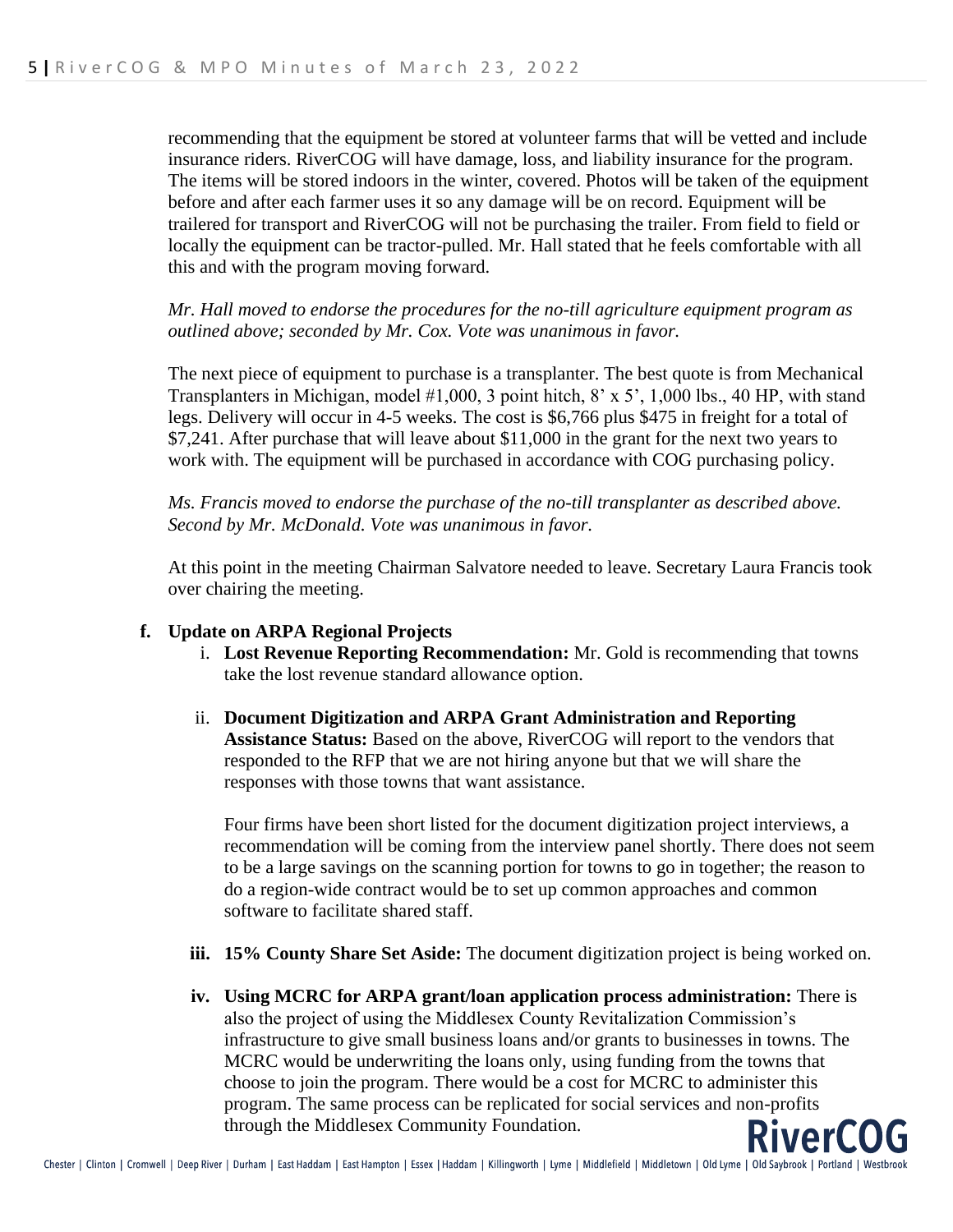v. **ARPA Committee Forum Discussion:** Mr. Gold asked if towns would like to have a forum or summit of the ARPA committees so they can see what neighboring towns are doing. There was no answer.

# **g. Legislative Update**

Mr. Lovejoy gave an update of current proposed legislation including the car tax mil rate cap, trash to energy bill, tree removal account, invasive species office, and the state POCD. Mr. Gold discussed the proposed bill for sharing Building Officials.

# **h. Update on Regional Housing Plan**

Ms. Jouflas stated that the individual town presentations are complete, the committees are working to get them ready for public comment next. Drafts will hopefully be ready in the next month. We are still on track to complete the project by June 1. Ms. Francis asked for a format template for Durham and other towns that didn't participate in the regional plan.

# **i. Resilient CT 2.0 / Hazard Mitigation Updates**

Ms. Burns reported that she has been working with CIRCA on trying to find regional projects that came through the NHMPs that can be funded within the Resilient CT 2.0 structure. Meetings about this in each town will take place the last two weeks of April and the first week of May. Multiple towns can meet at once if necessary. She will send communication about this as it develops.

# **j. Lower CT River Land Trust Update**

The LCRLT is updating its website and working on a large trail adventure project that would take place throughout the region.

## **k. Aquatic Invasive Species Update**

Rep. Palm's bill on combating hydrilla was unanimously voted out of the environment committee with full bipartisan support. There is hope that the CT Agricultural Station will be able to expand their work and that an invasive plant council can work in tandem. There is federal funding in the omnibus bill, including the asked-for appropriations through Sen. Murphy's office for monitoring and surveying of hydrilla and nation-wide research on aquatic invasive plants and support of cost-shared management program of the Army Corps.

## **l. DEMHS Update**

Mr. Manke has left DEMHS for another position. Mr. Downes reported that he would create a one-page memo and distribute it after the meeting.

## **m. Discussion on In-Person Meetings**

Although attendance with Zoom meetings has been good, it may be time to add in some inperson meetings, perhaps quarterly. Meetings in different towns around the region were discussed. A proposed schedule will be created.

## 6. **Chairman & Executive Director's Reports**

Mr. Gold gave a financial report stating that we are within budget for the year. The STIF account totals \$1,041,541 and the checking account \$23,176.